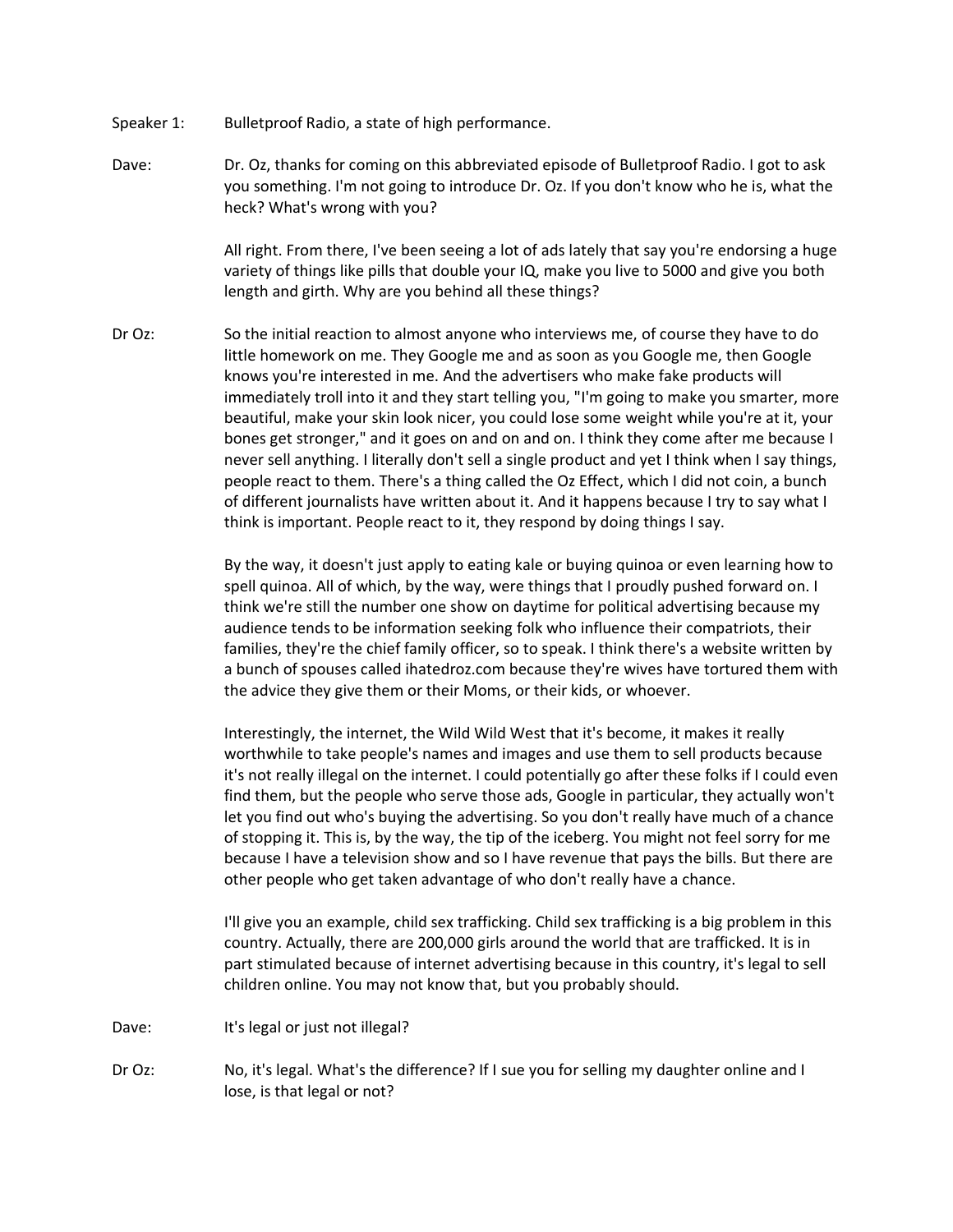Dave: Oh, okay.

Dr Oz: That sounds like it's legal to me. So when the sheriff of Chicago sues Backpage.com, which very clearly sells minors online and loses when over and over again in litigation these cases are won by Backpage.com with the support of the major tech companies in America by the way, it becomes disheartening. It's all related. So here's the thing, the global story here that you really should understand and then we'll move to health and feeling good about life is, if you allow people to falsely advertise and hide who they are, which by the way, who hides the sources of their revenue? Criminal organizations. That then gives rise to fake news because fake news is really about people selling advertising.

> So, if I can sell fake stuff and I don't get punished and then I can make fake stories up about those fake things, fake ads, and then I can actually tell fake stories about immigrants coming across huge tunnels under the wall between Mexico and the US, which doesn't exist, but let's say I make that story up because it gets people to click, clickbait then drives more sales. And just so you're clear, these are not Mom and Pop setups, these are America's best companies saying, "Move my shoes, my product, and I'll pay you. I don't care how you do it."

Then the how you do it part is the fake news, the fake ad, etc and then of course, you make fake FTC notices so you actually begin the funds political candidates. Like if you're from Russia, you get to do it because no one can tell it's you doing it or at least it won't tell anybody. Then you take it even one step further, now you can actually just sell children, people online, because there's no real way to protect it.

Now, what's the root of this? It wasn't bad people. None of these people, by the way are evil people. They're people taking advantage of clear loopholes in the way we allow advertising to take place on the web. And we won't because in 1996 at the birth of the whole process, we decided that we would not consider websites liable for what they put on them. Because you couldn't hold a billboard liable for someone who sticks a little notice up there about selling children or Dr. Oz's weight loss supplement fake product. So it's allowed the internet to prosper.

Well, now we're in a place where I don't think anyone would really think that the major people serving ads on the internet, Facebook, Google, etc are dumb billboards. They know exactly who you are, they target you specifically, they have the ability to know who's paying them what. I fought this battle for my entire career. Oprah and I spent millions of dollars on this and we can't get ahead of it. And most people listening to this podcast are still not going to really believe I don't sell products because it's so ubiquitous. How could I let it happen?

I'm here to tell you that it will happen to you, it's influencing you now unless you stick up a little bit for transparency of money on the web and its destructive influence on how we get information. How can The New York Time compete with major internet sources of news that don't have to follow the same rules as The New York Times follows?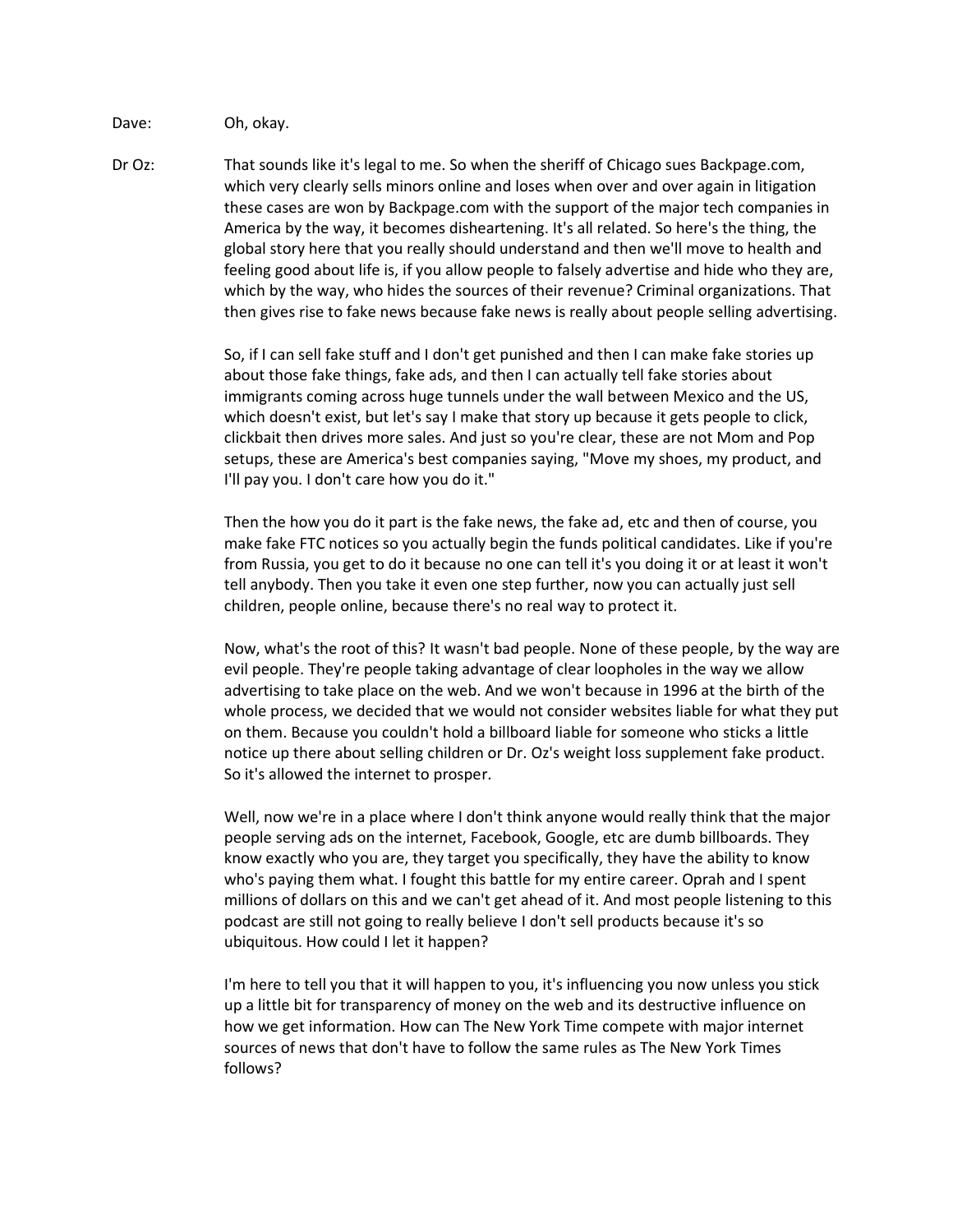Dave: It's a problem. I'm a very small brand compared to you and I've got almost 20 books on Amazon that say they're the Bulletproof Diet by fake name authors. They say things that aren't Bulletproof, don't adhere to this [inaudible 00:05:56], and people can't ... they can tell it has my name on it, it's real, but these other ones look like they're part of it and I've had my [inaudible 00:06:01] go after these guys. Amazon won't tell me who they are. I can't get them. It's a registered trademark, there's laws, but there's this layer of invincibility.

> You're saying this is affecting health information for everyone out there and you're actually taking a lot of heat for it. People don't know this, when I first met you, I came out to your office, you're a real practicing surgeon. You don't mess around. You're saying, "Look, I have a TV show," you're a very successful well-paid surgeon without a TV show. You didn't need to do Dr. Oz, why did you do Dr. Oz even though you were already at the top of your game?

Dr Oz: I still have a day job. I'm still on the faculty at Columbia and I am very proud of my affiliation with [inaudible 00:06:39] and I go to the operating room once a week. I'm a heart surgeon. I, years ago, began to realize that much of what I was doing was addressing ailments that were preventable. It is literally and figuratively disheartening when you go in there and do a heart transplant or a bypass operation on somebody who could've avoided the need for your services. Again, Dave, a take a band saw and open people's sternums, their chest bones. So it's not minor procedures here. And to know that you could have eaten differently, exercised alternatively, picking a few medications differently, and avoided all this, is really a problem.

> So my wife, like most strong willed women, was tired of hearing me whine about this and started producing a show. Remember the Visine commercials? Those are her eyes. Those are my wife's eyes, they're very sensitive, they turn red and they quickly get better with Visine. So those residuals were very effective by the way, impactful on my early life because I didn't have much money coming in as a resident. In any case, she began producing shows. My first show was on Discovery channel, called Second Opinion. It was 13 hours documentary about the human body.

My first guest, I needed someone who was a big name, was Oprah. And why she came on, both of us still laugh about, Gail King probably, it's her fault because she connected us and compelled Oprah to show up for what she thought was a worthy cause. We had a great time. I began doing her show, ended up doing it about 80 times. Learned a lot about how to talk to people about stuff, period.

- Dave: You learned from the best, right?
- Dr Oz: She is the best, fairest mentor you could ever have. All along was her nudging me to just do more, to get outside the ivory tower of Columbia University and start giving folks information. America hadn't gotten the message about health because we hadn't given it to you. It's very safe in the hospital, you're protected by all your brethren, you get to go to OR every day, you get well paid. It's all nice, but I think we have a civic responsibility to speak out on issues that matter. I began making the show, it's our 10th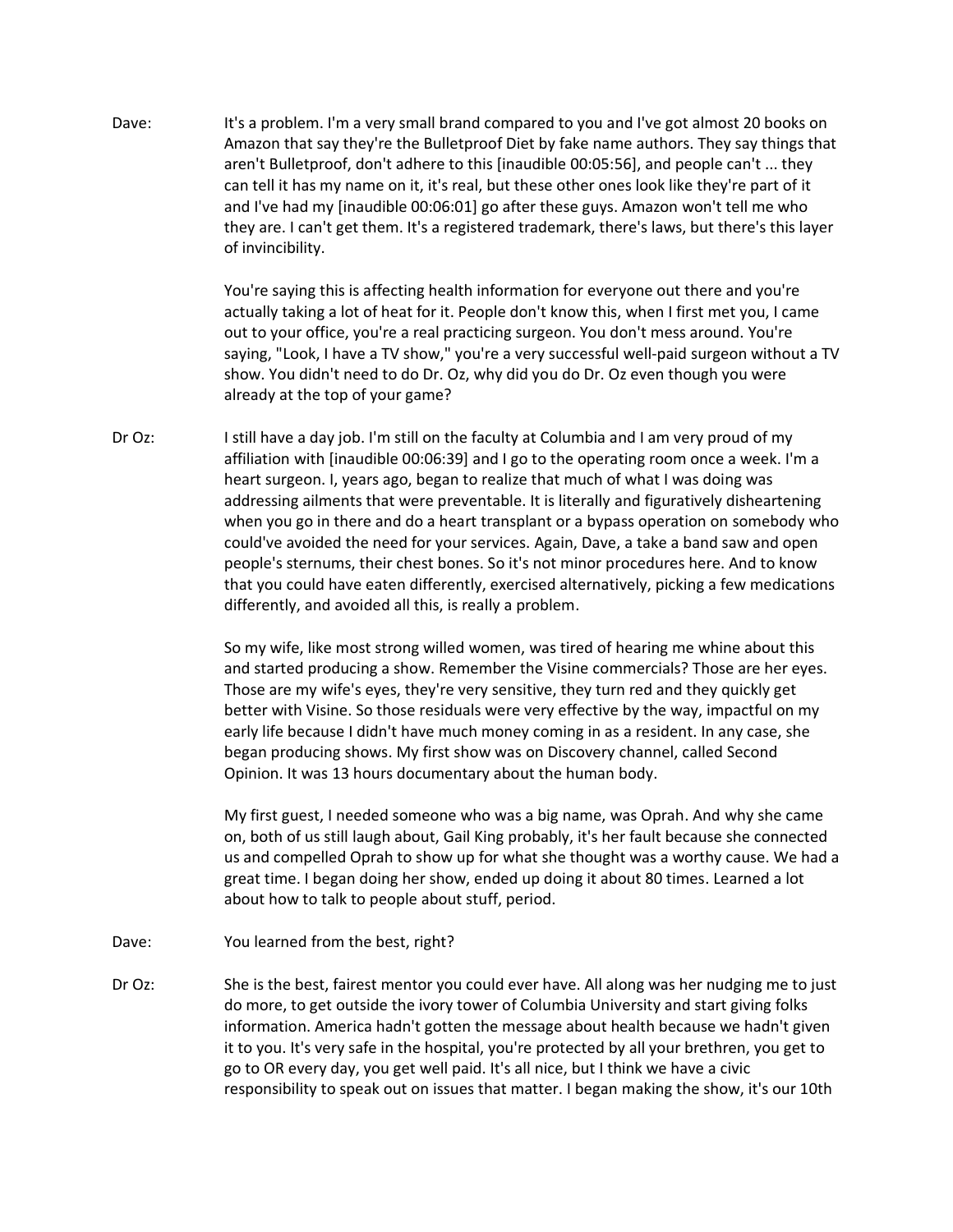season coming up. I've been educated a lot, done things that I would never imagine possible, but it's been a wonderful journey.

And the most valuable part of it all is that when you hear back from folks who say, "Listen, I didn't really have a doctor. I didn't even have insurance. The things that you said on the show have changed my thoughts about my blood sugar, my high blood pressure, my pain syndrome, my addiction to op-", whatever it may have been. You're going to tell stories on television. The narrative that you craft is one that is a hopeful one, "Listen, you can control your destiny." I'm more optimistic about the health of America than ever before. I see major shifts already in a positive direction. We have a children's charity called Health Corps that teaches kids about their bodies, of course, childhood obesity, mental health issues, etc.

But these are energetic young people now and they're understanding what the rules are. If you know what to do, that's part of the way. You've got to get motivated, you have to get past the fear of trying to change. All that's important and we spent time on that on the show. But at its very core, if I can get you to believe in yourself and move past the annihilism that you and I and many others suffer, with audiences who have given up hope, don't think they can do it, then all of a sudden, the world's a little bit rosier.

- Dave: That is profound. I know we're short on time. I got to ask you one more question that's been on every episode, all 500 of them, on Bulletproof Radio. Someone comes to you tomorrow and they say, "Look, Dr. Oz, I want to perform better at everything I do as a human being. What are your three most important pieces of advice?" What would you offer them?
- Dr Oz: First off, eat food that comes out of the ground looking like the way it looks when you eat it, real food. Don't overcomplicate it. You can eat other stuff too, but 80% of what you eat ought to be just real regular old fashioned food that doesn't need a label on it. Second, you've got to have some type of a physical activity planned that builds up your strength so you avoid the frailty, that's probably the major driver of not just aging, but death in America. It might get rid of all the cancer, I don't think we'd live more than three years extra. What hurts us is we can't get the treatment anymore. We're not strong enough. Avoiding frailty could be yoga, Pilates, lifting weights, it could also be picking up a bucket going gardening, it could be anything. You look around the world, the places where people live a long time, they have daily rigorous activity. That's what you want.

And the third takeaway is, you've got to have a reason to keep your heart beating and reason for your heart to keep moving along, pumping, because it's the purpose, it's the experience that drives us to go further. I'm always amazed that we are gifted with this incredible body, the temple of our soul, and so many of us ignore the deeper realities of what that affords us. If your eyes can see millions of different colors, all you have to do is look up, but you do have to look up and that's something you control. So purpose ends up becoming a major driver.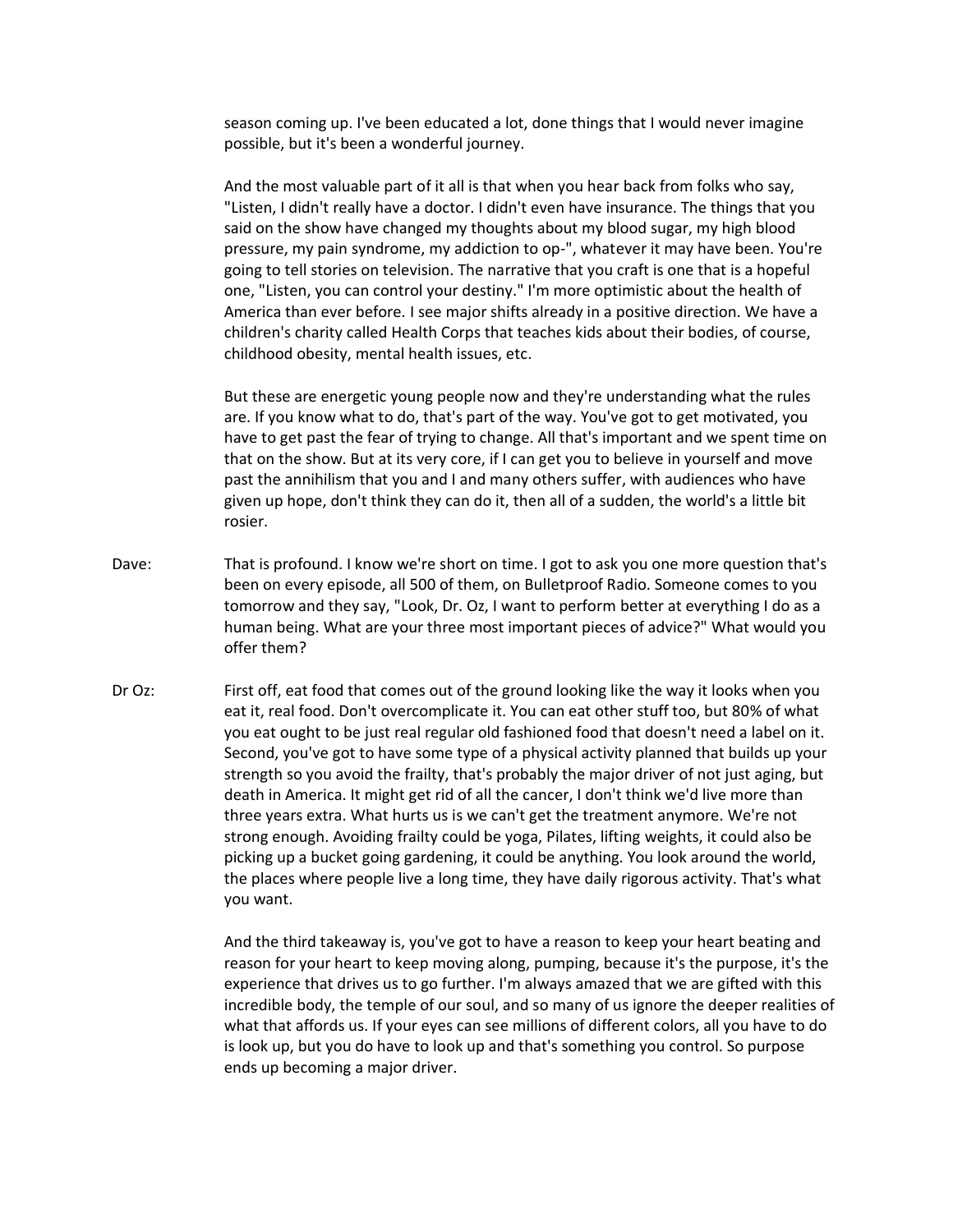And I'm passionate about this because I think if most people appreciated those three basic pillars and wouldn't overcomplicate it, they'd just feel better every single day. Yeah, of course they'd live longer, but they'd feel better today, which is ideally what most of us desire. That's the good life. That's the life we really want to have.

Dave: It's all about today.

Do you have a mission statement, a personal one, like a massive purpose? You mentioned having a purpose, a reason for your heart to keep beating, what's yours?

- Dr Oz: My purpose most of my life was teach surgeons how to save lives, which seems simplistic, but that's what I did. I'm a teacher. I would take young, energetic residents who are obviously super smart, they'd gone through med school and qualified for a residency and I taught them how to save people's lives. I think now my main goal is transitioning to getting people to realize that they are the world experts on their bodies, which is a compliment, but it's also an obligation. Yeah, other people can help you, but ultimately, you've got to show up in your own life to make it happen. But you can, it's yours to have if you want it.
- Dave: I'm right there with you and I'll support that mission any way I can because you are one of the most kind and generous and real human beings I've come across. Everyone has a media persona and all that stuff and we've gotten to talk enough times off camera, I see you help everyone around you and you do it consistently and without asking for anything back. So, I'm happy to just have you on the show and to hear the story about how your name gets misused and all that sort of stuff. I know the reality of this stuff and if anyone in the medical community deserves respect for creating change, it's you because you've nailed it.
- Dr Oz: Well, you're kind to say all those things. I don't mind being in the kitchen, it gets hot in here sometimes, but that's part of the deal. And I think you have an obligation, all of us do. It's a little less comfortable when you stick out your neck and if you do it only when you put your hands up, you will get shot. That's why what you're doing, I'm seeing it from a lot of other folks in the health field as well, when we all put our hands up, you can't shoot everybody. So it makes the process more enjoyable, but at it's very core, it feels good.

I talked a little bit at an event we were at together about the fact there's this life that we all have that we desire to balance our work and our intimacy, our work/life balance. It's sort of a lie because if you want to be better than everybody else, you've got to be different. If you truly are ambitious and at the same you crave intimacy, you can't be the same and different at the same time. So when you try to do both at the same time, you try to get to the top of this little mound, but it's not very easy to get there or stay there. The exception is when you contribute because then you grow.

It is the underlying reason why our species evolved that way it has. Our brains, all that we do, survive with much less power. But 70,000 years ago when we somehow got our way out of Africa, our brains were able to process and believe in things bigger than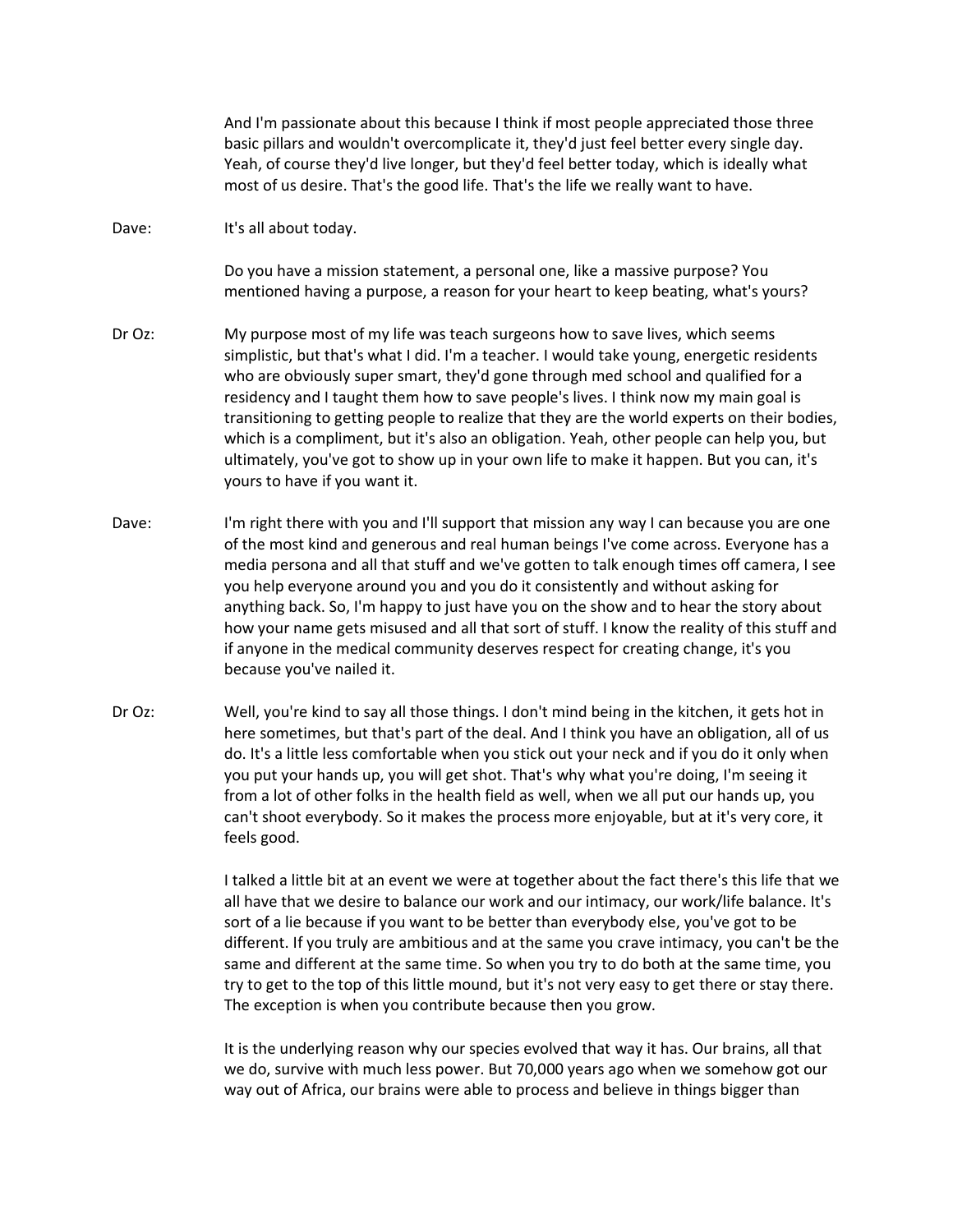ourselves. It was that ability to believe in things you couldn't even see that allowed us to cobble together families into larger groups and then tribes and then ultimately armies even, so not always for good purposes, but at least we could come together.

This is a critical period in the human history where we have to revisit those roots and build those social frames and networks, that quilt that has always been the safety net for humanity. We forget our role in there and we forget that we're a raindrop falling into the ocean of our humanity, then we begin to falter.

Dave: Fantastic.

Do you have time for one more question?

- Dr Oz: Take it away.
- Dave: All right. On stage of this event, you talked about how you're doing a bunch of awareness things with Turkish Airlines. One of the things you mentioned on stage was, you're starting to tell patients to wear sunglasses when they fly, for jet lag, which is my favorite trick. Tell everyone listening what you think about using sunglasses for jet lag.
- Dr Oz: I just did it because you look cool. Here's the deal. Jet lag's an interesting phenomenon. Most people will acknowledge it's easier to travel west than east. That's because our circadian rhythm is really 25 hours. So we have a little longer than a 24 hour cycle. So when you go to the west, you stay up an extra hour, it's not a big deal. Going east is painful because now you're having to go a little further than you normally would want to do. So you have to tell your brain that it's nighttime earlier. We know that light is a poison if not used correctly, but it's a valuable tool in medicine if you use it correctly.

Putting sunglasses on allows the evening to appear to come earlier so you can shift your cycle a little bit by blocking out some of those bright blue light rays. So you want to use light, and sunglasses are a way of doing it, there are other tactics that work as well. But you should program your trips, all of you listening right now, take advantage of technologies. There's apps now that do this for you, that tell you exactly when to wear the sunglasses, or shut the light out, or time to go to bed, what time you see the light in the morning. If you go to a different site, you don't see a light early in the day, you can't reset your circadian rhythm so you don't fall asleep that evening.

So it takes you five days to get on the new time period where you could have done it in a day. It's going to be uncomfortable sometimes the next morning, but generally speaking, you can hack your body to get back on track within a day if you know what you're doing.

Dave: That's a giant offering. So many people listen to the show who travel a lot and certainly I do so thanks for talking about light. Light and food are those two big nutrients.

Dr. Oz, it's always a pleasure to see you. Thanks for being on Bulletproof Radio.